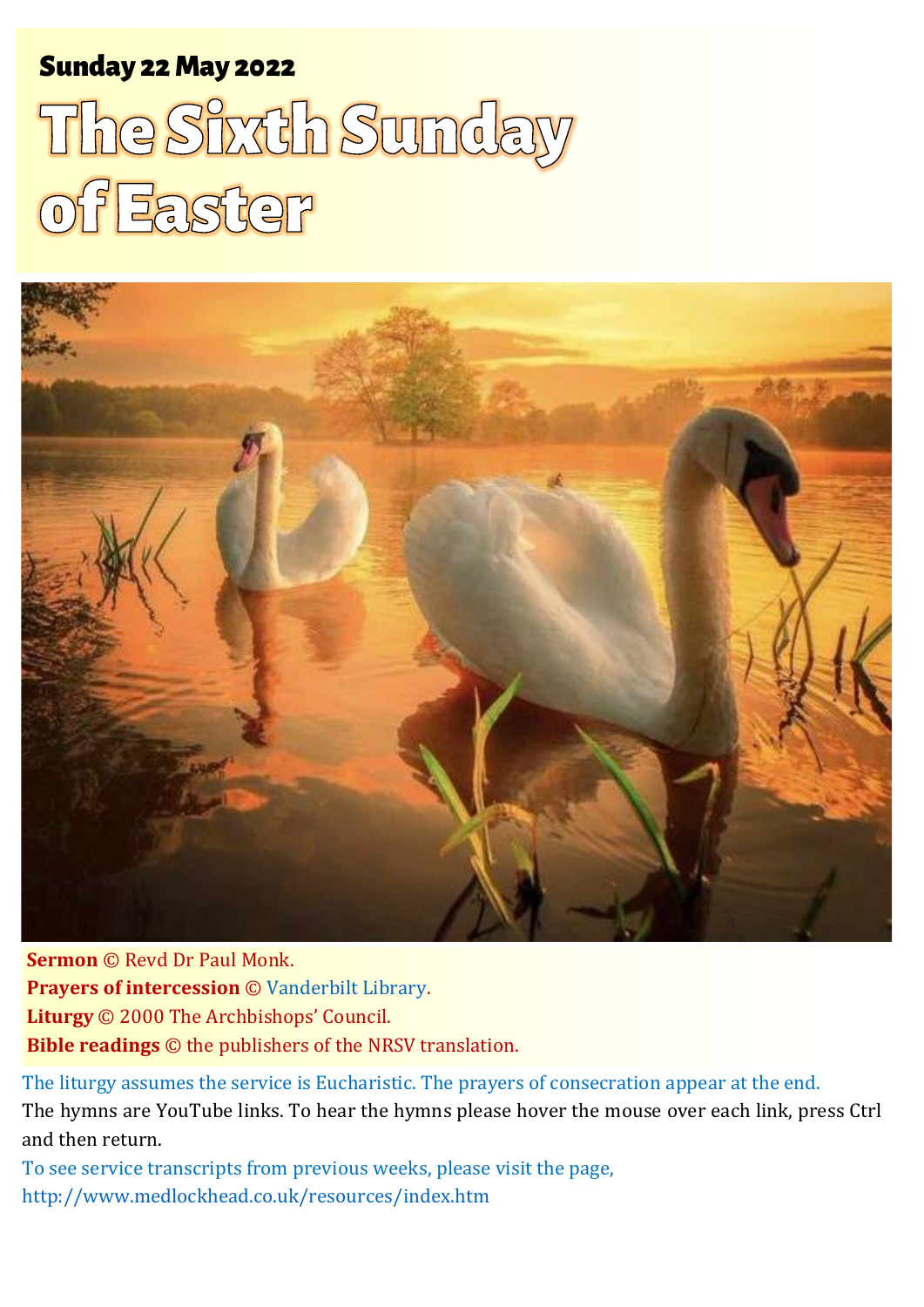# **The Welcome**

In the name of the Father, and of the Son, and of the Holy Spirit

All **Amen.**

The Lord be with you

All **And also with you.**

Alleluia, Christ is risen!

All **He is risen indeed! Alleluia!**

HYMN 1 **[Father in Heaven whose love profound](https://www.youtube.com/watch?v=Ox28L9W-4cY)** (please click on this link)

# **The Preparation**

All **Almighty God,**

**to whom all hearts are open, all desires known, and from whom no secrets are hidden: cleanse the thoughts of our hearts by the inspiration of your Holy Spirit, that we may perfectly love you, and worthily magnify your holy name; through Christ our Lord. Amen.**

Our Lord Jesus Christ said:

The first commandment is this: 'Hear, O Israel, the Lord our God is the only Lord. You shall love the Lord your God with all your heart, with all your soul, with all your mind, and with all your strength.'

And the second is this: 'Love your neighbour as yourself.' There is no other commandment greater than these. On these two commandments hang all the law and the prophets.

# All **Amen. Lord, have mercy.**

Christ our Passover lamb has been sacrificed for us. Let us therefore rejoice by putting away all malice and evil and confess our sins in penitence and faith, firmly resolved to keep God's commandments and to live in love and peace with all.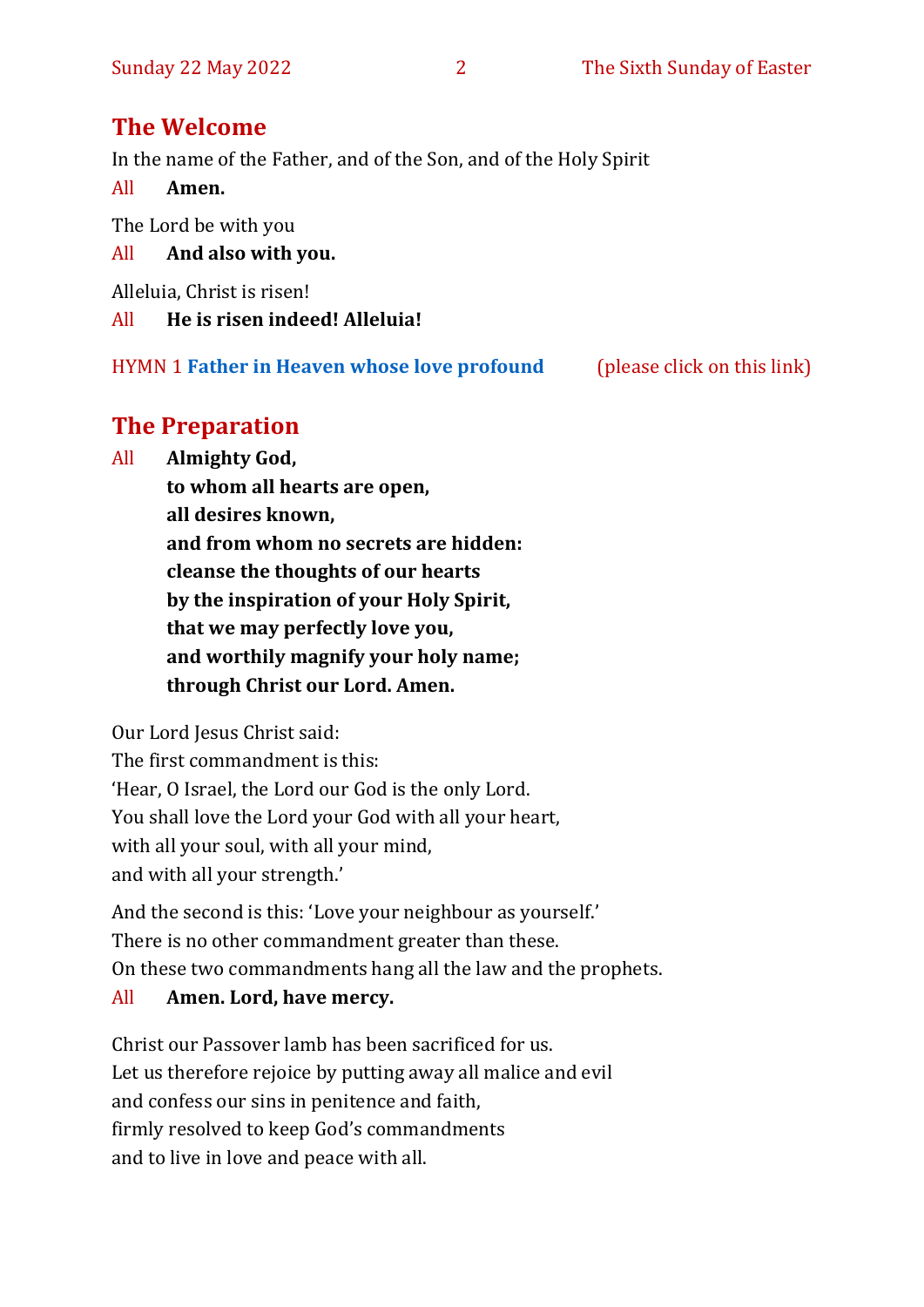All **Almighty God, our heavenly Father, we have sinned against you and against our neighbour in thought and word and deed, through negligence, through weakness, through our own deliberate fault. We are truly sorry and repent of all our sins. For the sake of your Son Jesus Christ, who died for us, forgive us all that is past and grant that we may serve you in newness of life to the glory of your name. Amen.**

Almighty God,

who forgives all who truly repent, have mercy upon you, pardon and deliver you from all your sins, confirm and strengthen you in all goodness, and keep you in life eternal; through Jesus Christ our Lord. All **Amen.**

# **The Gloria**

This Gloria is sung to the tune of 'Cwm Rhondda'. Click **[here](about:blank)** for the tune.

All **Glory be to God in Heaven, Songs of joy and peace we bring, Thankful hearts and voices raising, To creation's Lord we sing. Lord we thank you, Lord we praise you, Glory be to God our King: Glory be to God our King.**

> **Lamb of God, who on our shoulders, Bore the load of this world's sin; Only Son of God the Father, You have brought us peace within. Lord, have mercy, Christ have mercy, Now your glorious reign begin: Now your glorious reign begin.**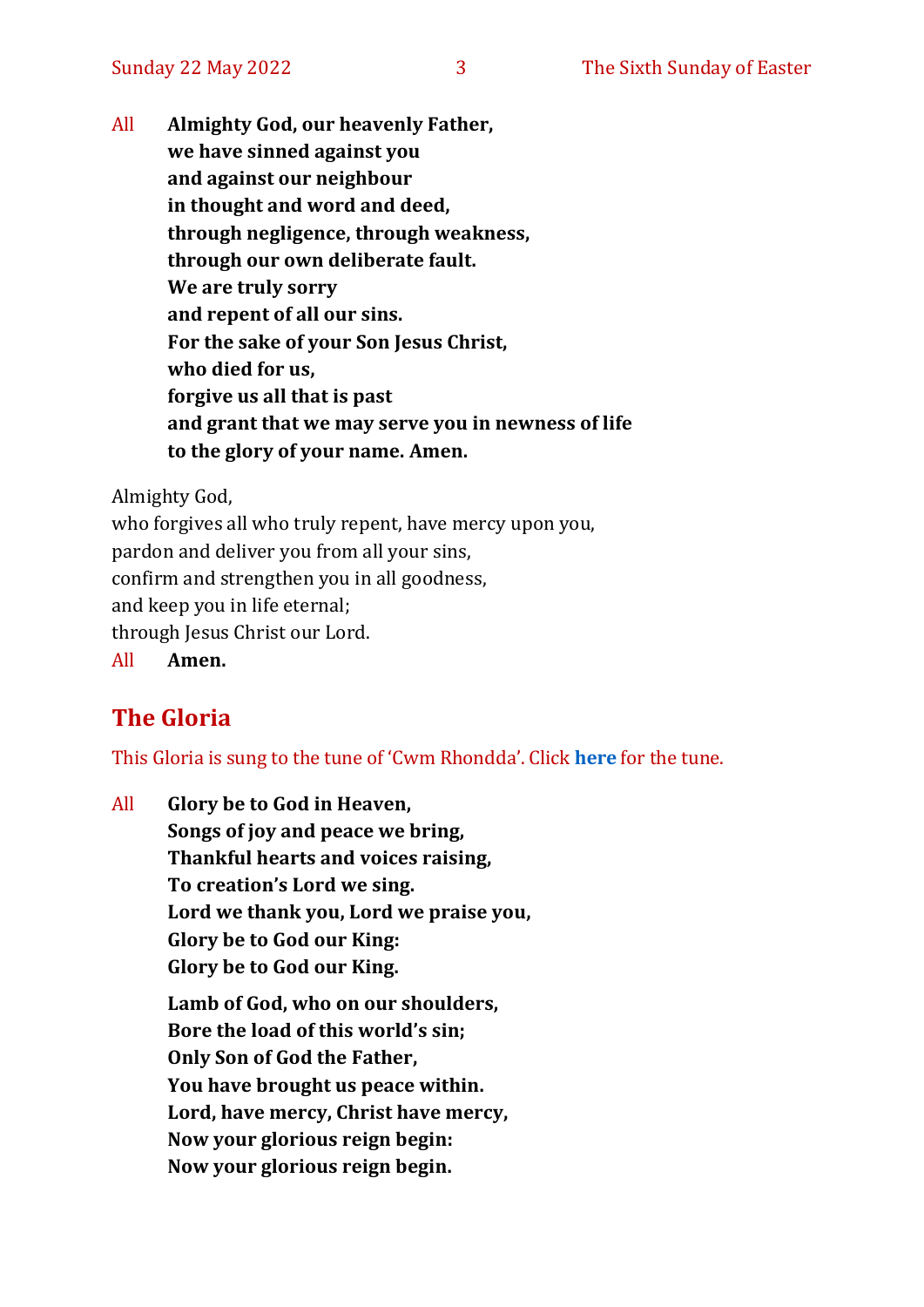**You O Son of God are Holy, You we praise with one accord. None in heav'n or earth is like you, Only you are Christ the Lord. With the Father and the Spirit, Ever worshipped and adored: Ever worshipped and adored.**

# **The Collect for the Sixth Sunday of Easter**

God our redeemer, you have delivered us from the power of darkness and brought us into the kingdom of your Son: grant, that as by his death he has recalled us to life, so by his continual presence in us he may raise us to eternal joy; through Jesus Christ your Son our Lord, who is alive and reigns with you, in the unity of the Holy Spirit, one God, now and for ever. All **Amen.**

# **First reading**

#### A reading from the Acts of the Apostles

During the night Paul had a vision: there stood before him a man of Macedonia pleading with him and saying, 'Come over to Macedonia and help us.' When he had seen the vision, we immediately tried to cross over to Macedonia, being convinced that God had called us to proclaim the good news to them. We set sail from Troas and took a straight course to Samothrace, the following day to Neapolis, and from there to Philippi, which is a leading city of the district of Macedonia and a Roman colony. We remained in this city for some days.

On the sabbath day we went outside the gate by the river, where we supposed there was a place of prayer; and we sat down and spoke to the women who had gathered there. A certain woman named Lydia, a worshiper of God, was listening to us; she was from the city of Thyatira and a dealer in purple cloth. The Lord opened her heart to listen eagerly to what was said by Paul. When she and her household were baptized, she urged us, saying, 'If you have judged me to be faithful to the Lord, come and stay at my home.' And she prevailed upon us. *Acts 16:9–15*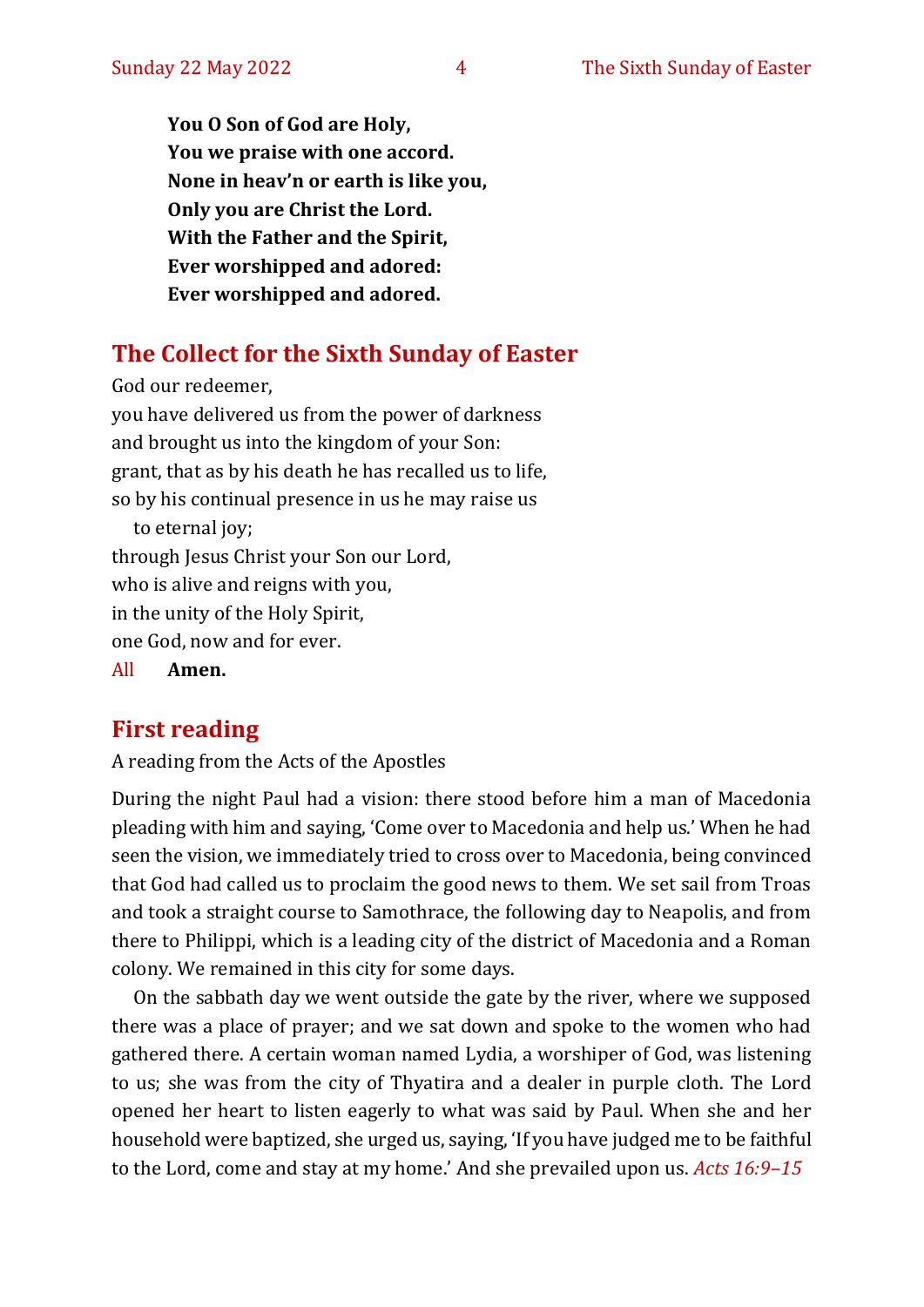This is the Word of the Lord

All **Thanks be to God.**

# **Second reading**

A reading from the Revelation of St John the Divine

In the spirit, I was carried away to a great, high mountain and showed me the holy city Jerusalem coming down out of heaven from God. It has the glory of God and a radiance like a very rare jewel, like jasper, clear as crystal. It has a great, high wall with twelve gates, and at the gates twelve angels, and on the gates are inscribed the names of the twelve tribes of the Israelites; on the east three gates, on the north three gates, on the south three gates, and on the west three gates. And the wall of the city has twelve foundations, and on them are the twelve names of the twelve apostles of the Lamb. The angel who talked to me had a measuring rod of gold to measure the city and its gates and walls. The city lies foursquare, its length the same as its width; and he measured the city with his rod, fifteen hundred miles; its length and width and height are equal. He also measured its wall, one hundred forty-four cubits by human measurement, which the angel was using. The wall is built of jasper, while the city is pure gold, clear as glass.

The foundations of the wall of the city are adorned with every jewel; the first was jasper, the second sapphire, the third agate, the fourth emerald, the fifth onyx, the sixth carnelian, the seventh chrysolite, the eighth beryl, the ninth topaz, the tenth chrysoprase, the eleventh jacinth, the twelfth amethyst.

And the twelve gates are twelve pearls, each of the gates is a single pearl, and the street of the city is pure gold, transparent as glass. I saw no temple in the city, for its temple is the Lord God the Almighty and the Lamb. And the city has no need of sun or moon to shine on it, for the glory of God is its light, and its lamp is the Lamb. The nations will walk by its light, and the kings of the earth will bring their glory into it. Its gates will never be shut by day—and there will be no night there. People will bring into it the glory and the honor of the nations. But nothing unclean will enter it, nor anyone who practices abomination or falsehood, but only those who are written in the Lamb's book of life.

Then the angel showed me the river of the water of life, bright as crystal, flowing from the throne of God and of the Lamb through the middle of the street of the city. On either side of the river is the tree of life with its twelve kinds of fruit, producing its fruit each month; and the leaves of the tree are for the healing of the nations. Nothing accursed will be found there any more. But the throne of God and of the Lamb will be in it, and his servants will worship him; they will see his face, and his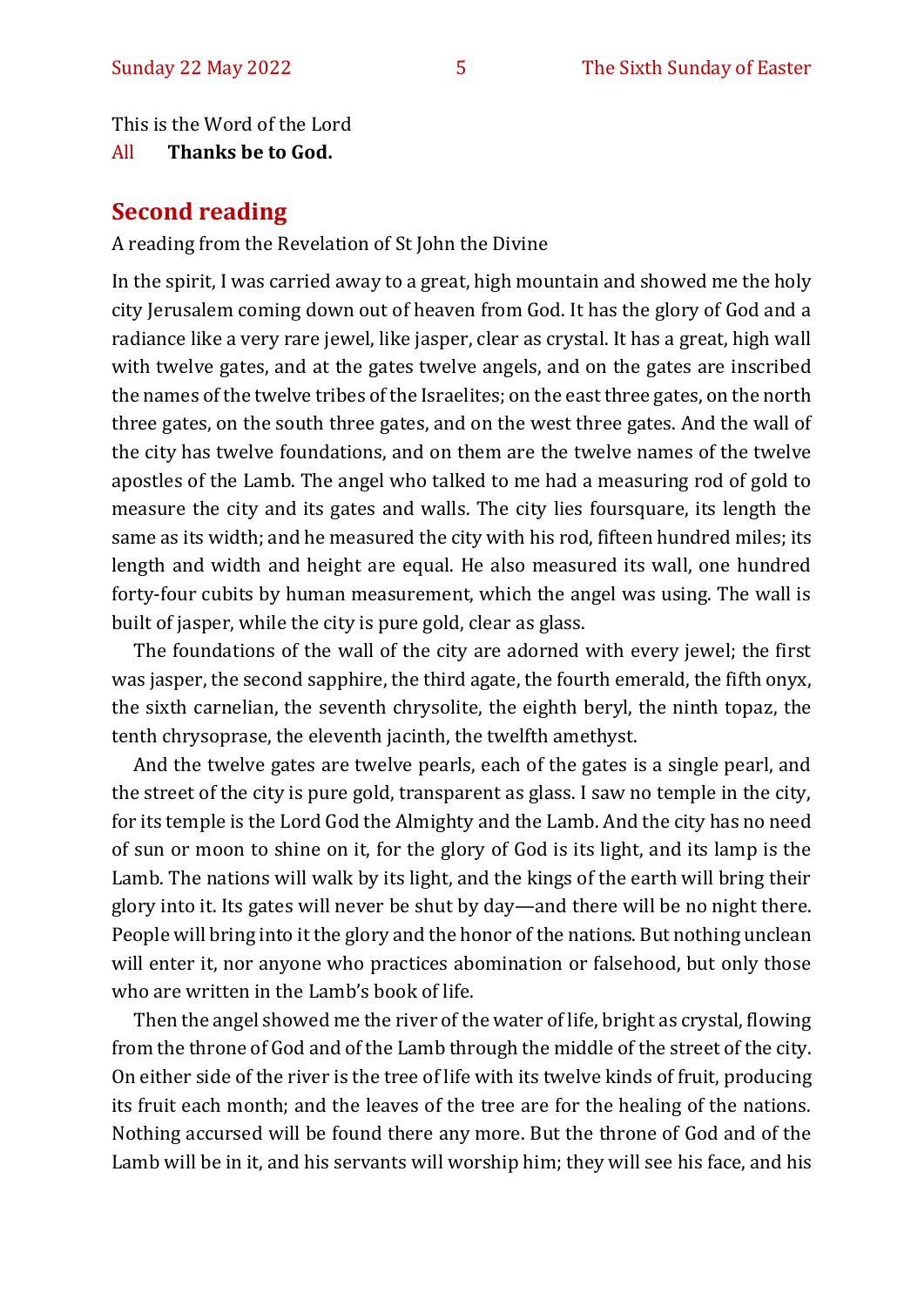name will be on their foreheads. And there will be no more night; they need no light of lamp or sun, for the Lord God will be their light, and they will reign forever and ever. *Revelation 21:10—22:5*

This is the Word of the Lord All **Thanks be to God.**

HYMN 2 **[Father in Heaven](https://www.youtube.com/watch?v=L5LpidPnVz0)** (instrumental: click on this link to hear the hymn) **[Father in Heaven](https://www.youtube.com/watch?v=1Uj060nzx7Q)** (Wellspring: click on this link to hear the hymn) **[Father in Heaven](https://www.youtube.com/watch?v=BamB290iJU0)** (Enya: click on this link to hear the hymn)

# **Gospel reading**

Hear the Gospel of our Lord Jesus Christ according to John All **Glory to you O Lord.**

Jesus said, 'Those who love me will keep my word, and my Father will love them, and we will come to them and make our home with them. Whoever does not love me does not keep my words; and the word that you hear is not mine, but is from the Father who sent me.

'I have said these things to you while I am still with you. But the Advocate, the Holy Spirit, whom the Father will send in my name, will teach you everything, and remind you of all that I have said to you. Peace I leave with you; my peace I give to you. I do not give to you as the world gives. Do not let your hearts be troubled, and do not let them be afraid.

'You heard me say to you, "I am going away, and I am coming to you." If you loved me, you would rejoice that I am going to the Father, because the Father is greater than I. And now I have told you this before it occurs, so that when it does occur, you may believe.' *John 14:23–29*

This is the Gospel of the Lord All **Praise to you O Christ.** 

# **Sermon**

There is a rumour going round—an outrageous rumour that God not only exists but that He wants us to speak with Him and know him. And he wants us to talk to him so that we may know Him, know what he wants of us, and if we do what He wants, He will even give us eternal life. I have even heard a rumour that this God is not the authoritarian God of myth and hearsay but is a God whose very nature is love.

Over these past few weeks of Easter, our Bible readings have asked us to think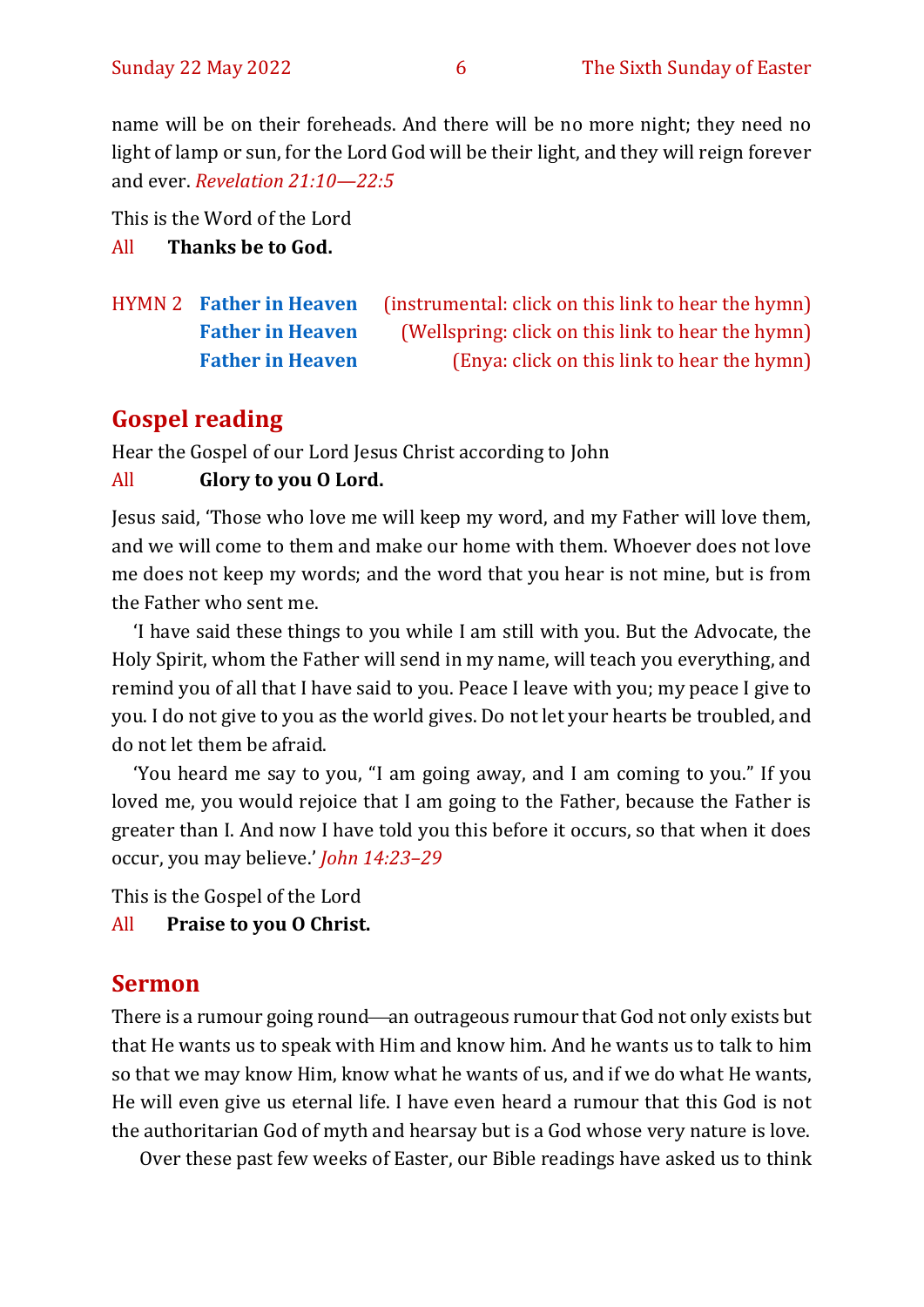about God and our image of who He is. We've looked at a God who yearns for us like a shepherd seeking lost sheep. We've heard of Jesus giving new commandments. Today we talk about seeking God (we've heard about visions in dreams of wanting an evangelist; we've hear of worship in Heaven pleasing God; today's Gospel tells of Jesus asking for the Holy Spirit to live within us). It's all about knowing God.

Christians generally grow in proportion to how close they become to God. They become closer to God in proportion to how big He is in their hearts and the extent to which they submit to Him in their relationships with God, His commandments, and the way of living He requires of us. There is a simple word for this type of relationship in which God is increasingly vast and we are entirely wanting to please him. That word is 'holy'. Today, the word 'holy' gets a bad press: it's a term of abuse to say 'Holier than thou!' But holiness is essential for all Christian growth. And we need that growth into holiness if we are to know what and who God is.

Holiness is a key concept in the Bible. It means literally, set apart, sanctified, different. Each word, on its own, is wholly unsatisfactory. But taken together they somehow circumscribe a way of being that is wholly attractive, wholly clean and pure in a moral sense, and wholly other. And, if genuine, devastatingly attractive.

Holiness is key because it's the lens through which God himself chooses to become visible. The early disciples were lucky because they could talk to Jesus directly but, of course, we can't. The early church soon learnt another way of seeing and conversing with Him: for example, in the letter to the Hebrews (in its chapter 11) we're told that 'without holiness, no one can see the Lord.' Or, if you'd prefer, the beatitudes in Matthew 5 rephrase these words as a positive command: 'blessed are the pure in heart, for they *will* see God.' Taking these verses together demonstrates how holiness in our lives leads to the kind of purity that tries to be like Jesus. As a popular worship song puts it, 'Holiness is your life in me ...'

Actually, these two Bible verses, Hebrews and Matthew, say much the same thing: those who foster a healthy moral holiness will see God. Such people will be able to understand God in a way that is frankly impossible otherwise. They then acquire an ability to speak with God. God honours that response and calls them his own.

This insight into the character of God allows us to understand better the Laws in the Bible. Anyone who's read the books of Law that kick-start the Old Testament will surely notice a refrain that's repeated often and used each time that God deals with His people, 'Be holy as I am holy.' We're not to understand by this that God is saying, 'behave or I'll punish you.' Quite the reverse. He's actually giving us the key to unlock and thence fully access His presence. If we are holy as He is holy, we will see Him (as it were) through a better lens, with a new clarity, in spirit and in truth. If we are holy, we will see God, and thereby have eternal life.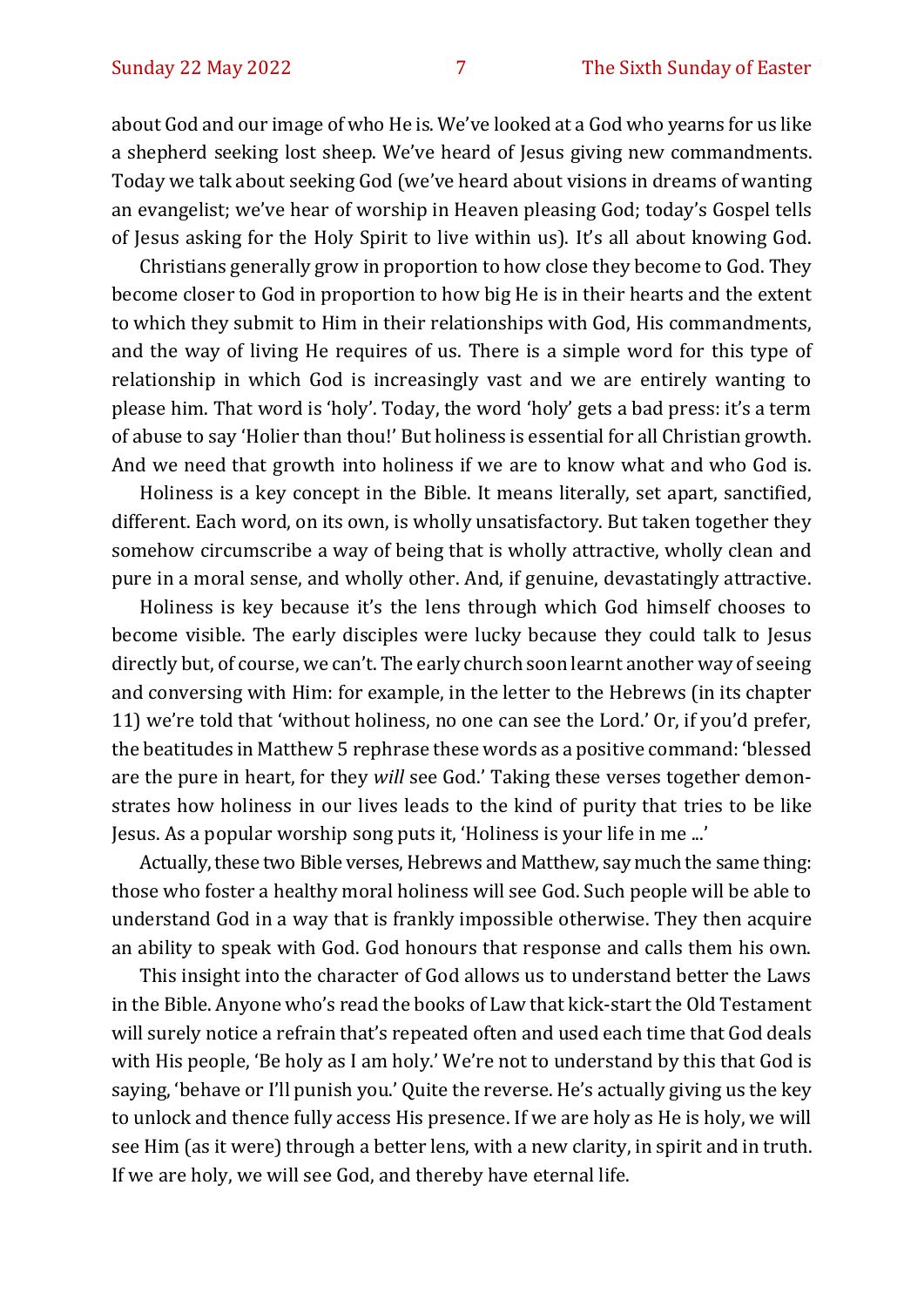There are many ways of acquiring the gift of holiness, although ultimately all involve hard graft, thinking before each action, every task, each and every sentence, asking 'Is this of God?' Holiness requires acts of will inspired by our wanting of God. But there are short cuts of sorts. The first is to regard God as our overlord and king of everything in our lives. By adopting this theme as a mindset, we're being asked to consider our relationship with God. God is vast and mighty as a King: we, by contrast, are his subjects, so we're being invited—better, instructed and even commanded—to live lives of total submission to him. As Jesus says in today's Gospel, 'Those who love me will keep my word …' *We will grow in holiness if we adopt a radical sense of submission and obey his loving, gentle and perfect rule.*

That submission requires us to know what God is like. How can we submit if we don't know what it is that He wants? We discern that Christian growth follows a path that is something like a spiral: we do as God wants, so we grow in holiness, so we know God better; and as we know God better; we know better what he wants (and do it), and thereby become holier still, and so forth. That doing will involve loving God and loving neighbour, so it will both involve prayer and also feeding the hungry and helping the destitute. As we ascend the spiral I mentioned, it will involve pushing boundaries, pushing them aside to find God; it will involve challenging the systems that promote a gap between rich and poor. It will involve using our mind, poring over the scriptures to better know the purposes of God. It will involve yearning to become more like Jesus. Holiness in a soul causes those desires. To be honest, without them real holiness is probably not worth having.

There is a rumour going round that it's possible to know God and converse with Him. There is a rumour that God desires us, loves us, and yearns for us. It's a rumour that God wants the very best for us, wants to support us, want us to be entirely His. There is a rumour that God wants us to give us the fullness of life that comes from Him living in us. All that he asks in return is for us to give Him our. That way of life is called 'holiness'. Without holiness no one can see the Lord.

# **The Creed**

Do you believe and trust in God the Father, the source of all being and life, the one for whom we exist?

#### All **We believe and trust in him.**

Do you believe and trust in God the Son, who took our human nature, died for us and rose again?

All **We believe and trust in him.**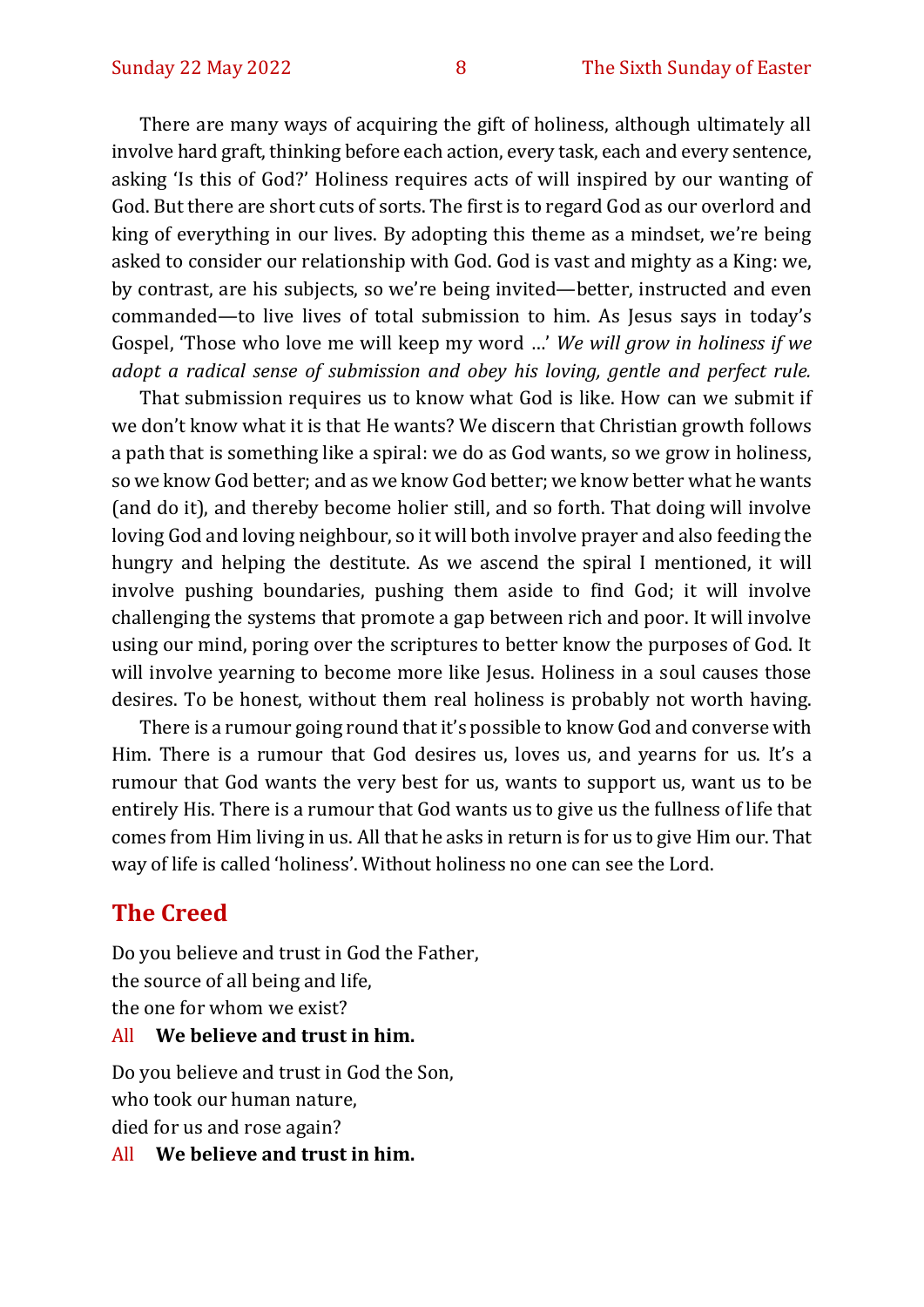Do you believe and trust in God the Holy Spirit, who gives life to the people of God and makes Christ known in the world?

#### All **We believe and trust in him.**

This is the faith of the Church.

All **This is our faith. We believe and trust in one God, Father, Son and Holy Spirit. Amen.**

# **Prayers of intercession**

Mighty God,

in whom we know the power of redemption, you stand among us in the shadows of our time. As we move through every sorrow and trial of this life, uphold us with knowledge of the final morning when, in the glorious presence of your risen Son, we will share in his resurrection, redeemed and restored to the fullness of life and forever freed to be your people. Lord, hear us.

#### All **Lord, graciously hear us.**

Creator of the universe, you made the world in beauty, and restore all things in glory through the victory of Jesus Christ. We pray that, wherever your image is still disfigured by poverty, sickness, selfishness, war and greed, the new creation in Jesus Christ may appear in justice, love, and peace, to the glory of your name. Lord, hear us.

All **Lord, graciously hear us.**

O God, your Son remained with his disciples after his resurrection, teaching them to love all people as neighbours.

As his disciples in this age,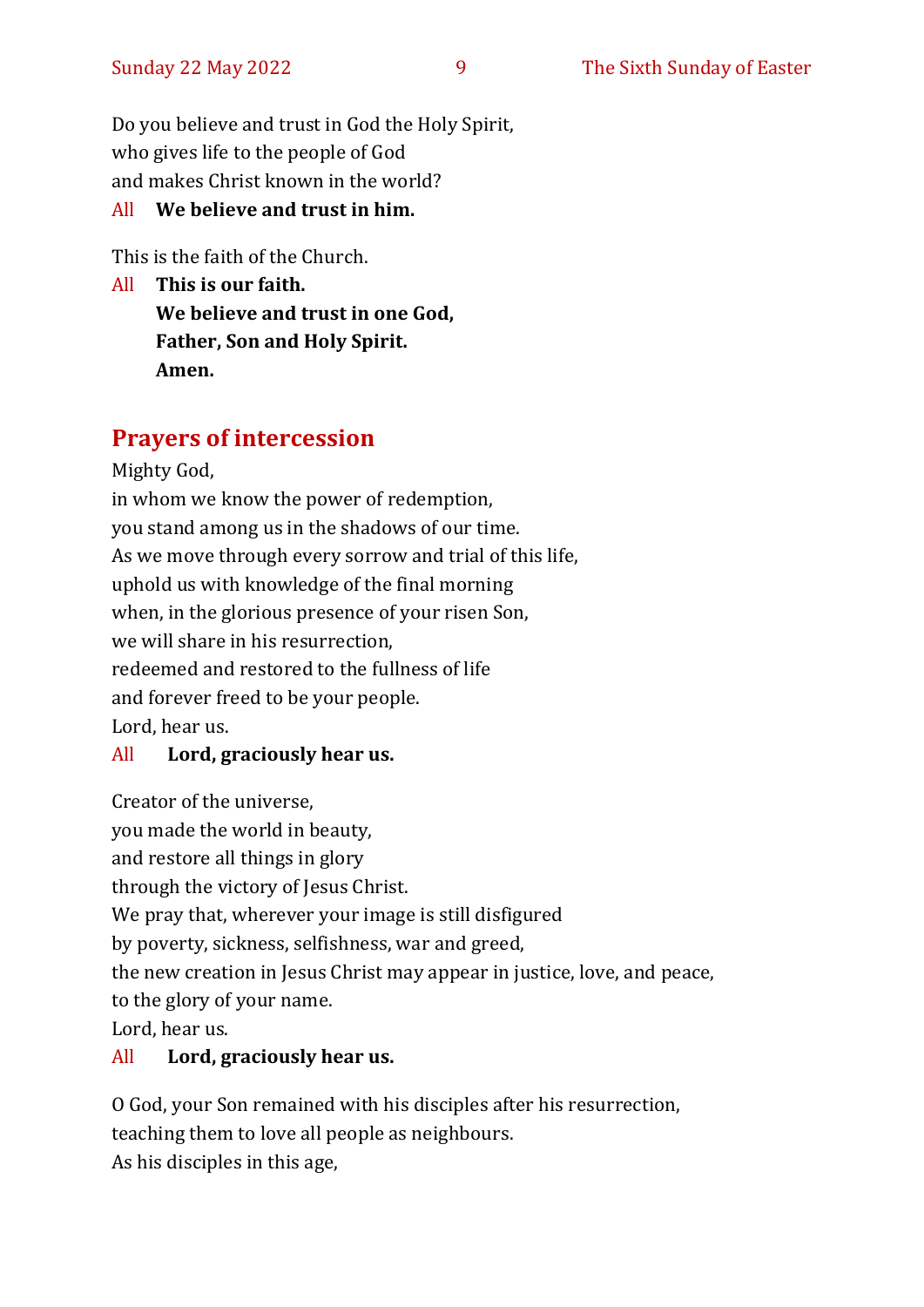we offer our prayers on behalf of the universe in which we are privileged to live and our neighbours with whom we share it. Lord, hear us.

#### All **Lord, graciously hear us.**

Guide us in the path of discipleship, so that, as you have blessed us, we may be a blessing for others, bringing the promise of the kingdom near by our words and deeds. Lord, hear us.

#### All **Lord, graciously hear us.**

Gracious God,

through a vision you sent forth Paul to preach the gospel and called the women to the place of prayer on the Sabbath. Grant that we may be like Paul and be found like Lydia, our hearts responsive to your word and open to go where you lead us. Lord, hear us.

#### All **Lord, graciously hear us.**

Receive these prayers, O God, and transform us through them, that we may have eyes to see and hearts to understand not only what you do on our behalf, but what you call us to do so that your realm will come to fruition in glory.

All **Amen.** 

Merciful Father,

All **accept these prayers for the sake of your Son, our Saviour Jesus Christ. Amen.**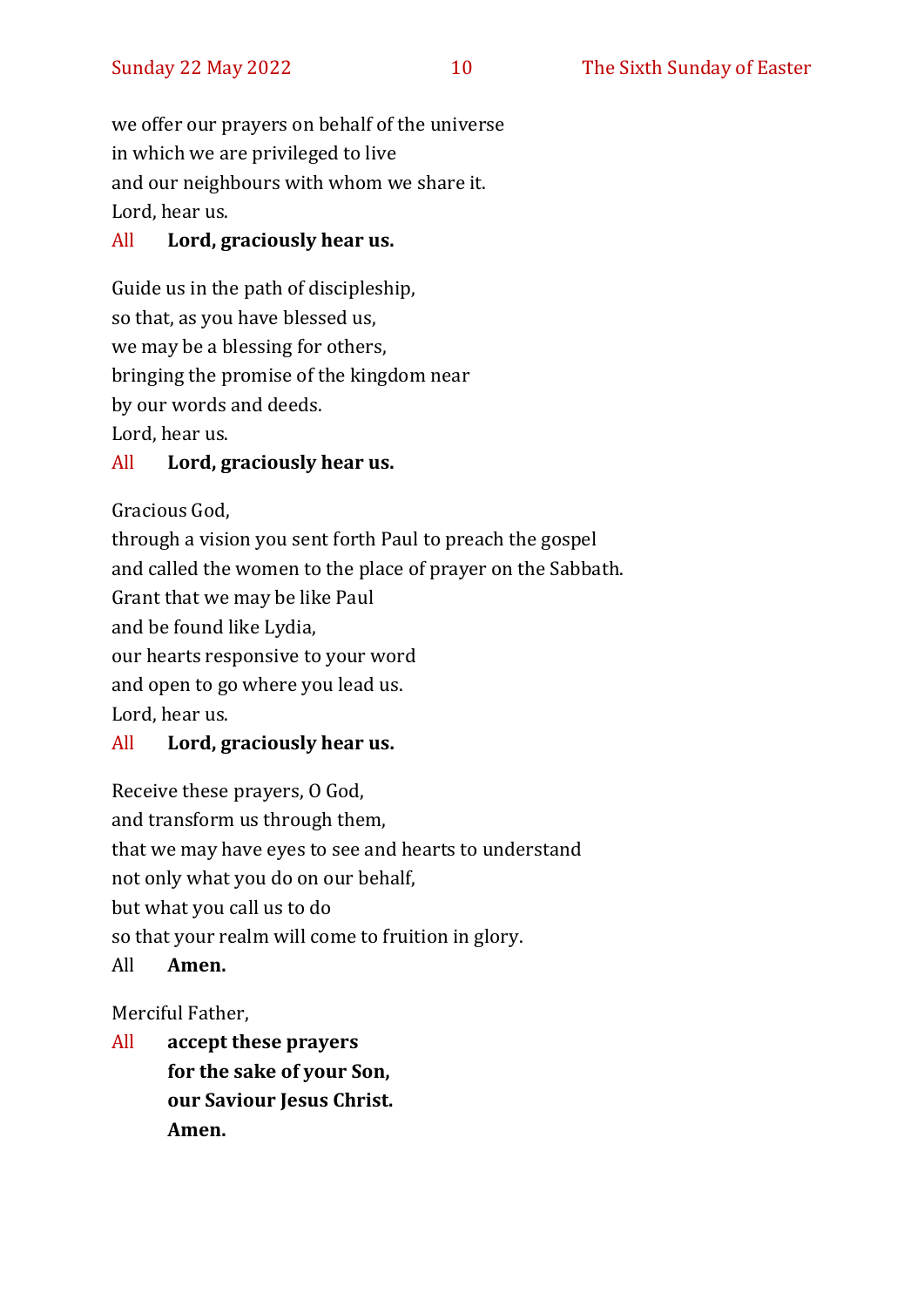# **The peace**

The risen Christ came and stood among his disciples and said, 'Peace be with you.' Then were they glad when they saw the Lord. Alleluia.

The peace of the Lord be always with you,

All **And also with you.**

HYMN 3 **[All Heaven declares](https://www.youtube.com/watch?v=S-s9Kk6tfVU)** (please click on this link to hear the hymn)

The liturgy of the Communion Service appears below

HYMN 4 **[Praise my soul the King of Heaven](https://www.youtube.com/watch?v=sx1eMwlDFb8)** (click on this link to hear the hymn)

# The Dismissal

God the Father, by whose love Christ was raised from the dead, open to you who believe the gates of everlasting life.

# All **Amen.**

God the Son,

who in bursting the grave has won a glorious victory, give you joy as you share the Easter faith.

# All **Amen.**

God the Holy Spirit, whom the risen Lord breathed into his disciples,

empower you and fill you with Christ's peace.

# All **Amen.**

And the blessing of God the Almighty:

Father, Son, and Holy Spirit,

be with you now and remain with you always.

# All **Amen.**

Go in peace to love and serve the Lord.

# All **In the name of Christ. Amen.**

Alleluia, Christ is risen!

# All **He is risen indeed! Alleluia!**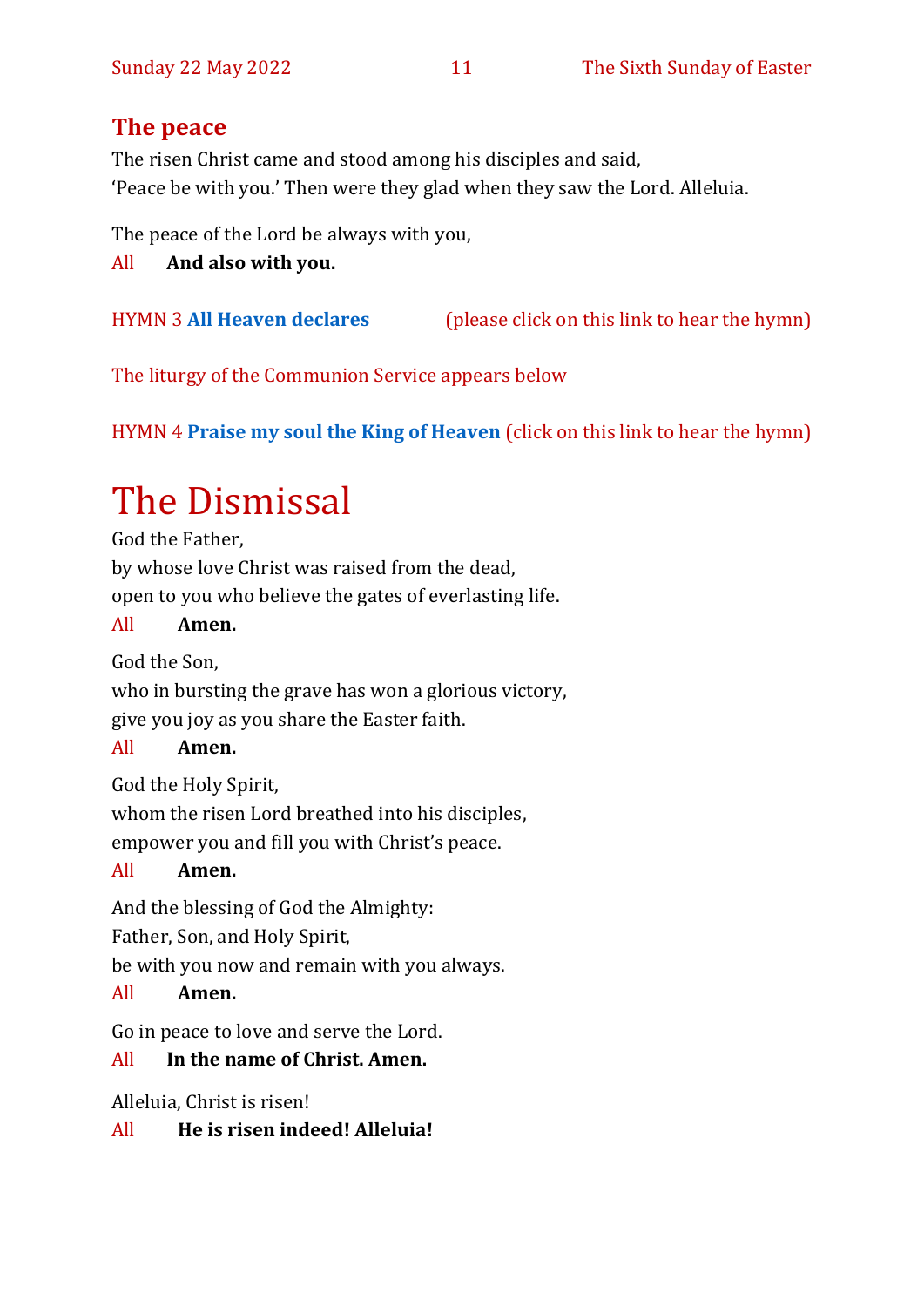# The Liturgy of the Sacrament

# Eucharistic Prayer (prayer E)

The Lord be with you

# All **and also with you.**

Lift up your hearts.

#### All **We lift them to the Lord.**

Let us give thanks to the Lord our God.

#### All **It is right to give thanks and praise.**

Father, you made the world and love your creation. You gave your Son Jesus Christ to be our Saviour. His dying and rising have set us free from sin and death. And so we gladly thank you, with saints and angels praising you, and saying,

All **Holy, holy, holy Lord, God of power and might, heaven and earth are full of your glory. Hosanna in the highest. Blessed is he who comes in the name of the Lord. Hosanna in the highest.**

We praise and bless you, loving Father, through Jesus Christ, our Lord; and as we obey his command, send your Holy Spirit, that broken bread and wine outpoured may be for us the body and blood of your dear Son.

On the night before he died he had supper with his friends and, taking bread, he praised you. He broke the bread, gave it to them and said: Take, eat; this is my body which is given for you; do this in remembrance of me.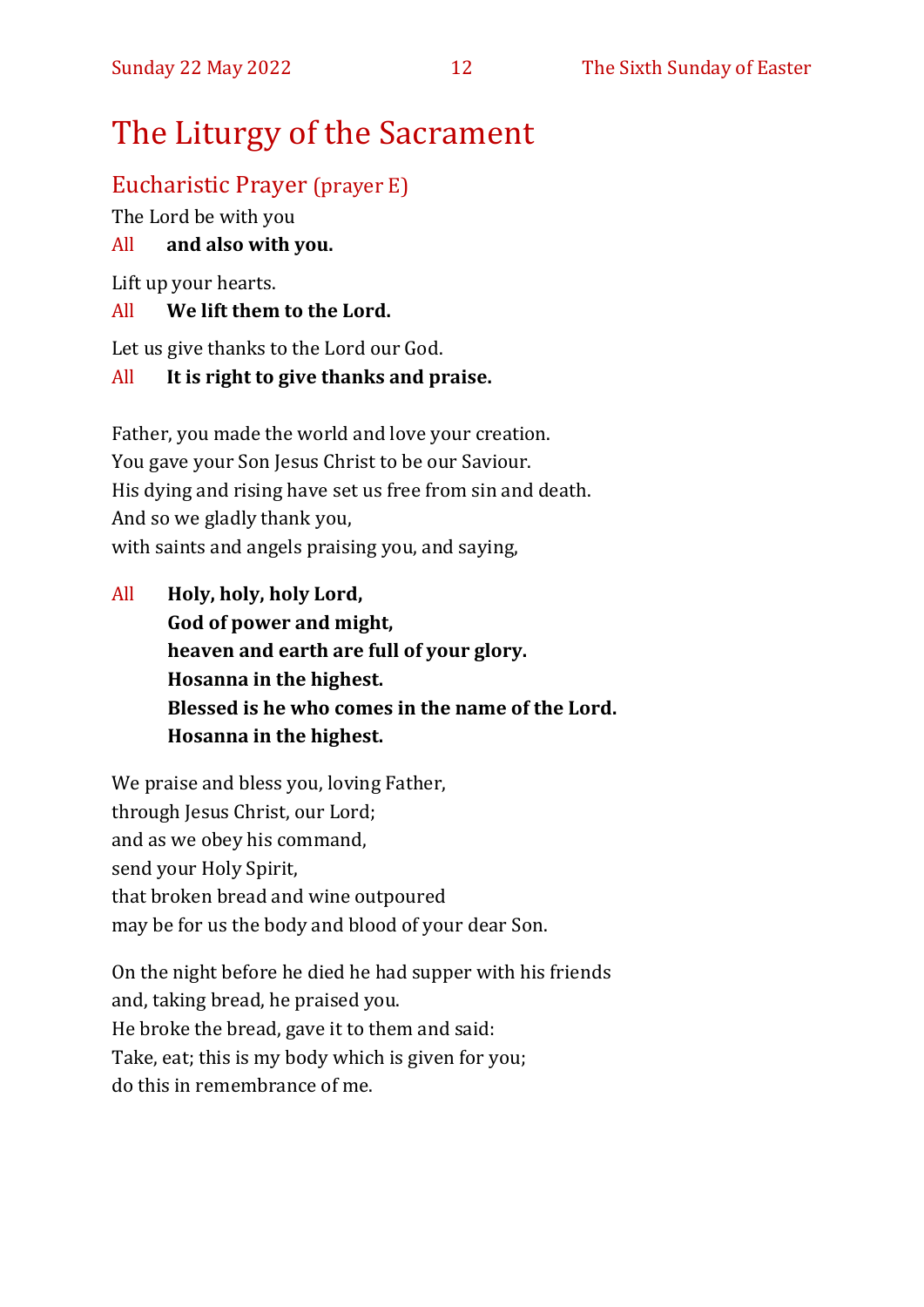When supper was ended he took the cup of wine. Again he praised you, gave it to them and said: Drink this, all of you; this is my blood of the new covenant, which is shed for you and for many for the forgiveness of sins. Do this, as often as you drink it, in remembrance of me.

So, Father, we remember all that Jesus did, in him we plead with confidence his sacrifice made once for all upon the cross.

Bringing before you the bread of life and cup of salvation, we proclaim his death and resurrection until he comes in glory.

Great is the mystery of faith:

# All **Christ has died. Christ is risen. Christ will come again.**

Lord of all life, help us to work together for that day when your kingdom comes and justice and mercy will be seen in all the earth.

Look with favour on your people, gather us in your loving arms and bring us with all the saints to feast at your table in heaven.

Through Christ, and with Christ, and in Christ, in the unity of the Holy Spirit, all honour and glory are yours, O loving Father, for ever and ever.

All **Amen.**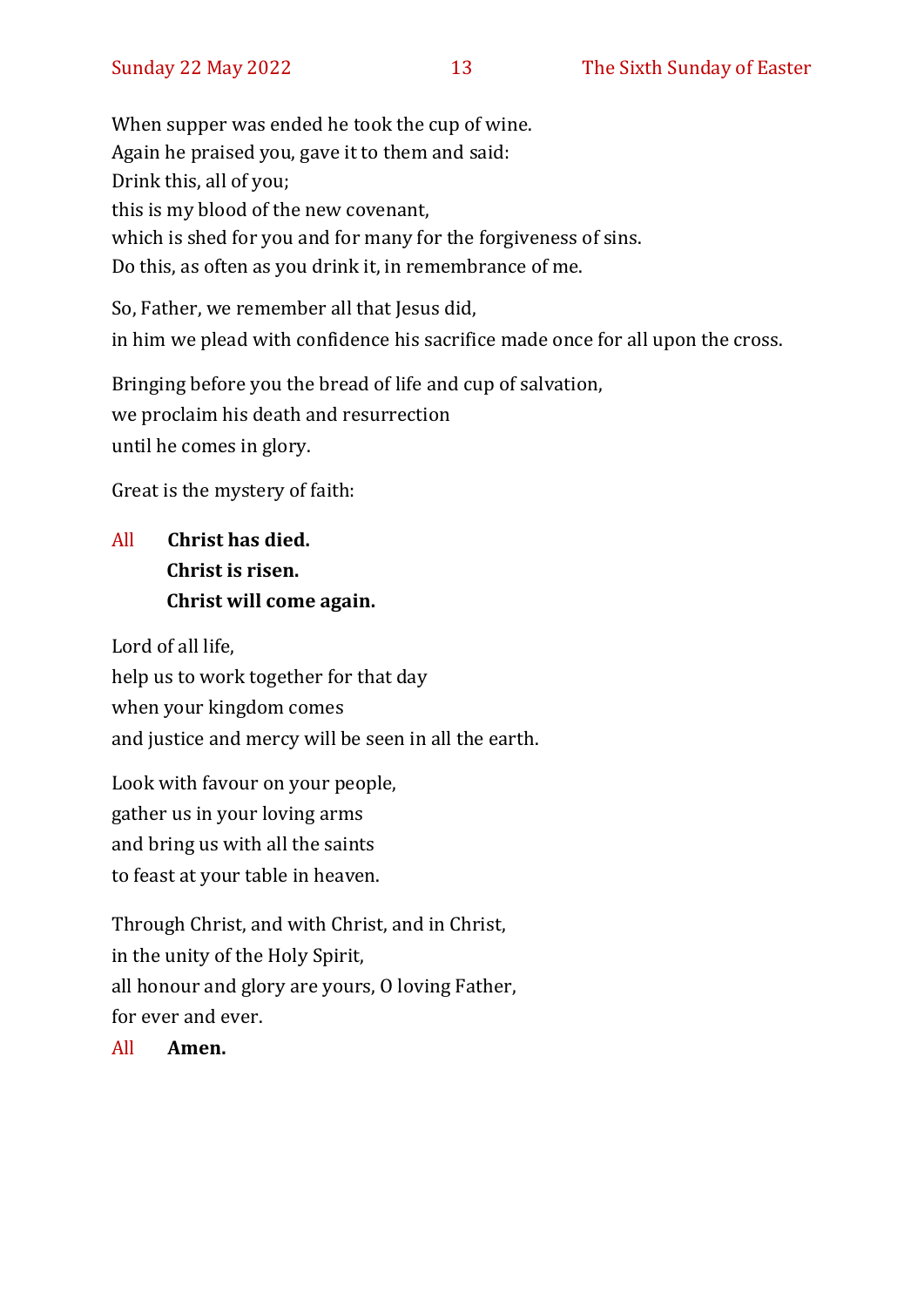# **The Lord's Prayer**

As our Saviour taught us, so we pray

All **Our Father in heaven, hallowed be your name, your kingdom come, your will be done, on earth as in heaven. Give us today our daily bread. Forgive us our sins as we forgive those who sin against us. Lead us not into temptation but deliver us from evil. For the kingdom, the power,** 

**and the glory are yours now and for ever. Amen.**

# **Breaking of the Bread**

We break this bread to share in the body of Christ.

- All **Though we are many, we are one body, because we all share in one bread.**
- All **Lamb of God,**

**you take away the sin of the world, have mercy on us.**

**Lamb of God, you take away the sin of the world, have mercy on us.**

**Lamb of God, you take away the sin of the world, grant us peace.**

Draw near with faith.

Receive the body of our Lord Jesus Christ which he gave for you, and his blood which he shed for you. Eat and drink in remembrance that he died for you, and feed on him in your hearts by faith with thanksgiving.